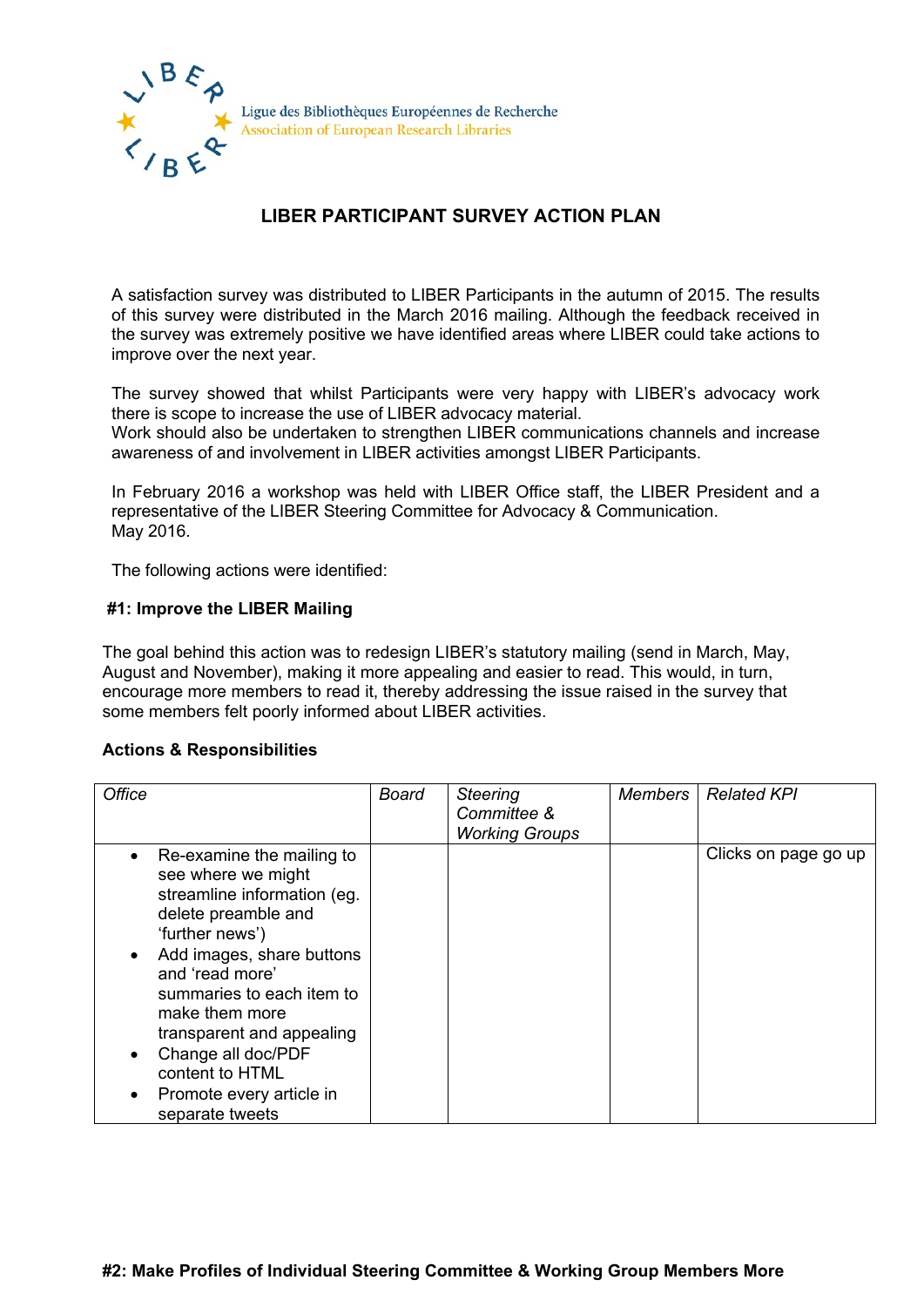

### **Visible**

The goal behind this action was to give LIBER's Committees and Working Groups a personal face, in order to make these groups seem more accessible to the LIBER community and thereby encouraging more people to take an interest in, or even actively participate in, their work.

## **Actions & Responsibilities**

| <b>Office</b>                                                                                                                                                                                                               | Board              | <b>Steering</b><br>Committee &<br><b>Working</b><br>Groups | <b>Members</b> | <b>Related KPI</b>                           |
|-----------------------------------------------------------------------------------------------------------------------------------------------------------------------------------------------------------------------------|--------------------|------------------------------------------------------------|----------------|----------------------------------------------|
| Add LinkedIn link to<br>each committee<br>member's profile<br>Take pictures of each<br>member at the LIBER<br>conference (or other<br>opportunities)<br>Arrange interviews of<br>each one (Q&A style) to<br>publish on blog | Help to<br>promote | Help to<br>promote                                         |                | Applications to join<br>SCs and WGs go<br>up |

# **#3: Better Promote the LIBER Annual Conference Fund**

Every year, LIBER encourages its members in a select group of less-affluent countries to apply for its Annual Conference Fund. This Fund offers free registration at the conference and a grant towards travel costs. It is felt that the fund is could be better publicised. A greater diversity of applications is desired.

## **Actions & Responsibilities**

| <b>Office</b>                                                                                                                                                                                                                                        | Board                                                                                                                                                                                              | <b>Steering</b><br>Committee &<br><b>Working</b><br>Groups | Membe<br>rs | <b>Related KPI</b>                                                                                                                                      |
|------------------------------------------------------------------------------------------------------------------------------------------------------------------------------------------------------------------------------------------------------|----------------------------------------------------------------------------------------------------------------------------------------------------------------------------------------------------|------------------------------------------------------------|-------------|---------------------------------------------------------------------------------------------------------------------------------------------------------|
| Put an application<br>on the LIBER<br>website for the<br>conference fund<br>(contact form vs<br>downloadable doc)<br>More social media<br>$\bullet$<br>promotion<br>Identify target<br>$\bullet$<br>member institutions<br>and mail them<br>directly | <b>LIBER</b><br>$\bullet$<br>'sponsoring' or<br>competition on<br>LIBER to be<br>eligible for<br>funding<br>Offer a prize<br>for the best<br>blog piece<br>about the<br><b>LIBER</b><br>conference |                                                            |             | Increase<br>$\bullet$<br>number of<br>eligible<br>applicants<br>to the<br><b>LIBER</b> fund<br>Increase<br>$\bullet$<br>blog items<br>about the<br>fund |

## **#4: Promote Our EU Wins on the LIBER Website**